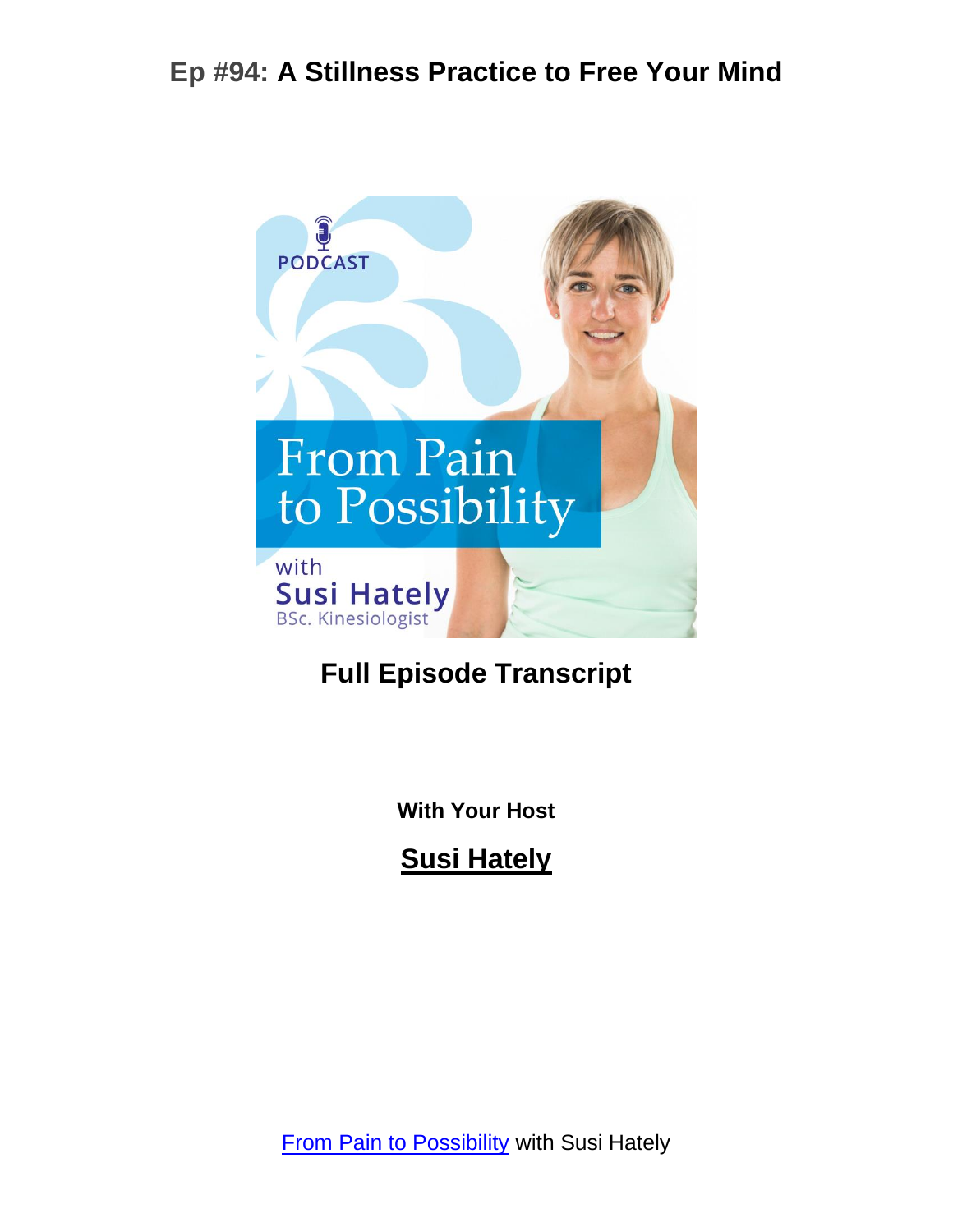**Male Announcer:** You're listening to *From Pain to Possibility* with Susi Hately. You will hear Susi's best ideas on how to reduce or even eradicate your pain and learn how to listen to your body when it whispers so you don't have to hear it scream. And now here's your host, Susi Hately.

Welcome back. With this particular episode, I want to help you into a space of peace, and stillness, and ease. So with this, I'm providing you a sample out of the Healing and Revealing Human Potential program where I guide them through a breath and stillness practice. All to bring you more into yourself, more into your body, free your mind, and settle in. So let's explore. Let's get cozy. Enjoy the practice.

Let's get cozy. So find a position, whether it's sitting or laying down. And you can be on a bed, you can be on a couch, you can be on the floor. The place that I want you to sort of play with though is can you be really comfortable? And then notice as you're setting yourself up, if you can be 5 or 10% more comfortable. And then what do you need for that level of comfort?

So maybe you need to put a hat on or put some socks on. Maybe you need a sandbag. Maybe you need a bolster underneath your legs. And then just really tune into yourself and to know where your sense of safety is, where your yummy spot is. In some cases, going into these places of relaxation, and the aim here is for down regulation. But sometimes as we're relaxing, it can feel discombobulating. Or we begin to feel things that we didn't know were there.

Kind of like when I wrote on my email last week. The email that I wrote on Tuesday that was meant to be for Friday, but I decided I would just send it on Tuesday because I sensed that probably there were other people out there in the world who were feeling sort of similar to me, where it's like you don't actually know what's there.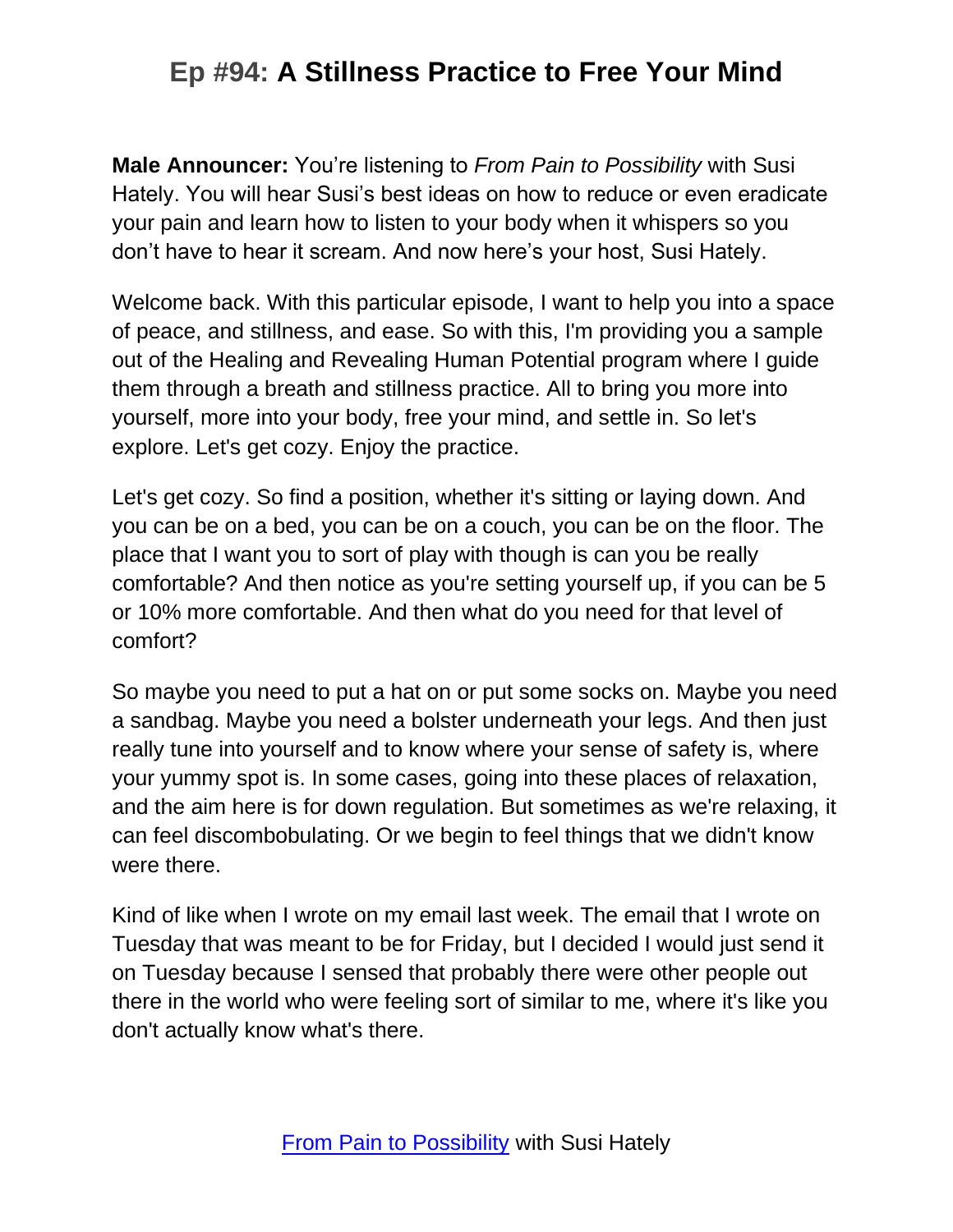So then as I was poised at my computer about to type that email, whatever email was going to come out of my fingers, I just felt that numbness and that like dam, and then I felt all the feeling. And so sometimes we don't even know that's there, right?

So sometimes when we start to recognize that those feelings are there, or other feelings that might be uncomfortable, just recognize that you don't have to go to them. You don't have to feel them if you don't want to. So if there's anything that's uncomfortable that's arising, you don't have to address it.

So you have that power, that even if my words sound like instructions and to-do's, you can to-don't. You could fall asleep if you'd like to, you could get up, you could sign off, you can do whatever you want. Just do what is the most nourishing thing for yourself.

We're going to work with just some basic relaxation work to begin. And then I'm going to walk you through an alternate body breathing exercise. And then we'll see where we're at from there and I'll either bring you back or we'll go a little further, we'll see.

So where I want to begin, if you want to join me, come down to your feet and just tune into your feet. Feeling your toes, and the forefoot, and the hind foot, like where your heel is and your ankle. And just connect to this experience in your foot, whatever it is that you're feeling there. And do your best to simply just feel it, which is different than thinking about it.

So you might feel some energy growing, or some warmth, or some other sensation that's there. You might also notice that you might need more bolsters or you might notice a chill, so you might need a blanket. So just kind of tune into that, and then if you need something, then certainly grab it.

And then come up into your shins and your calves. So that's the front and the back of your lower leg. And what's kind of cool about this part of our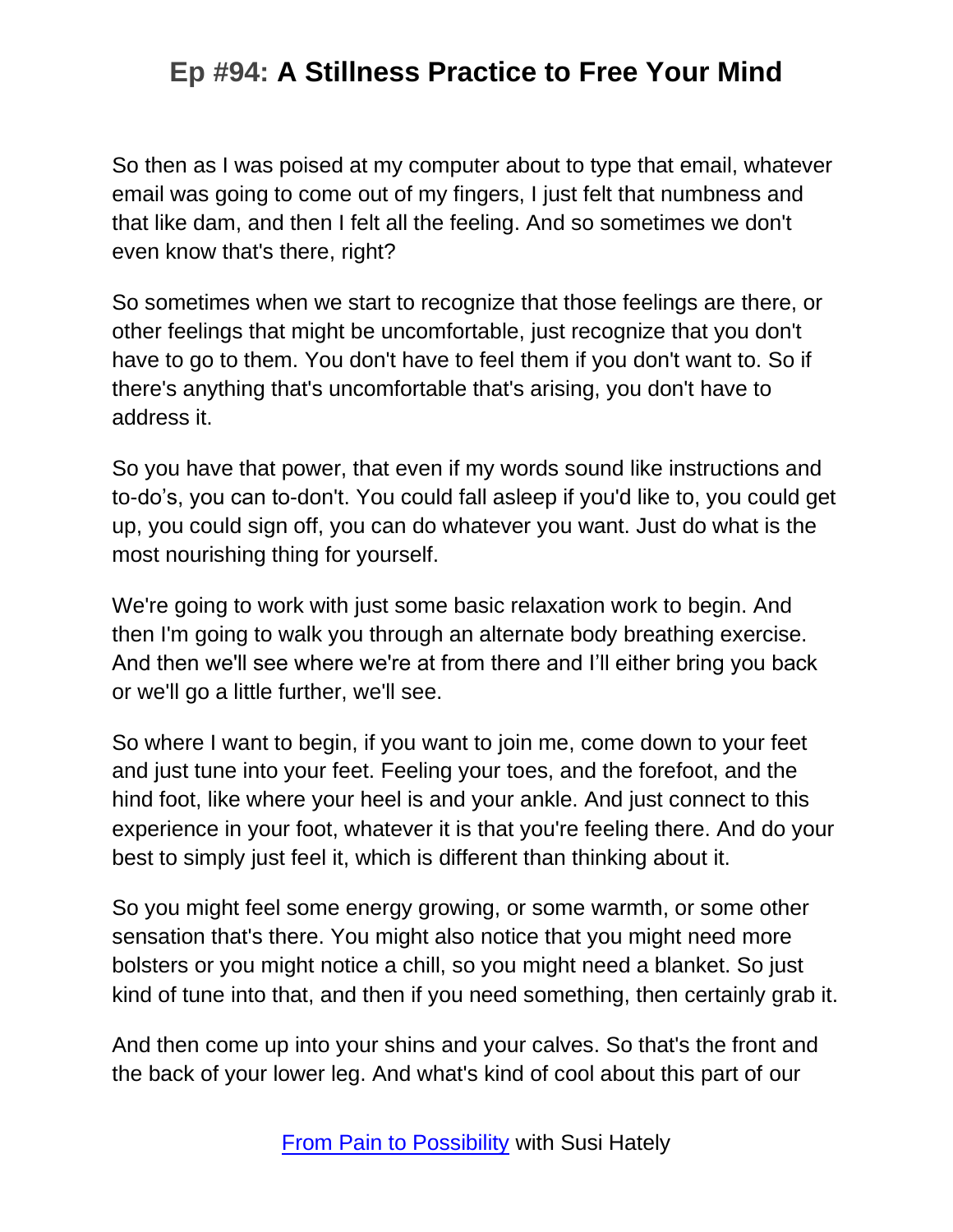body, is that there are two bones here, the tibia and the fibula. And in between those bones is this membrane called the interosseous membrane.

Now, some of you might be able to perceive this area, others of you are going to be like, "What on earth is she talking about?" It's all right.

What I find really cool about this is that that tissue, that interosseous membrane, has similar, not same, but similar qualities to the dural tissue, so this is your brain, nervous system tissue. Which is kind of cool, doesn't mean anything, just kind of cool.

So then you can just feel your legs and consider that when your calves and your shins are really limited, like they have that tight feeling and the tissue feels shortened or kind of gripping like Saran wrap around your leg, that maybe there's a lack of breath. Like from an imagery standpoint, a lack of breath.

So see if you can just allow for some breath to enter into the space if that's your experience. Imagine that instead of breathing through your nose, as crazy as this might sound, that you breathe through your shin and your calf. And if you can perceive these two bones, the tibia and the fibula, maybe even the space between them, imagine you can breathe through there.

And then take whatever experience from your foot and your shin and calf area up into your knee. How your knee is the midway point between your feet and your hips. And then up into your thighs and how your thighs connect into your pelvis.

So you have this big, long limb between the hip and the foot, and this tissue of muscles and fascia and all sorts of other juicy stuff like nerves and fluid, lymphatic fluid, and blood. And allow your legs to become heavy and warm. Allow your legs to become heavy and warm.

And then become aware of your pelvis. So feel either side of the pelvis, it's the outside edges of the pelvis. Notice if you can perceive the pubic bone

[From Pain to Possibility](https://www.functionalsynergy.com/podcast/) with Susi Hately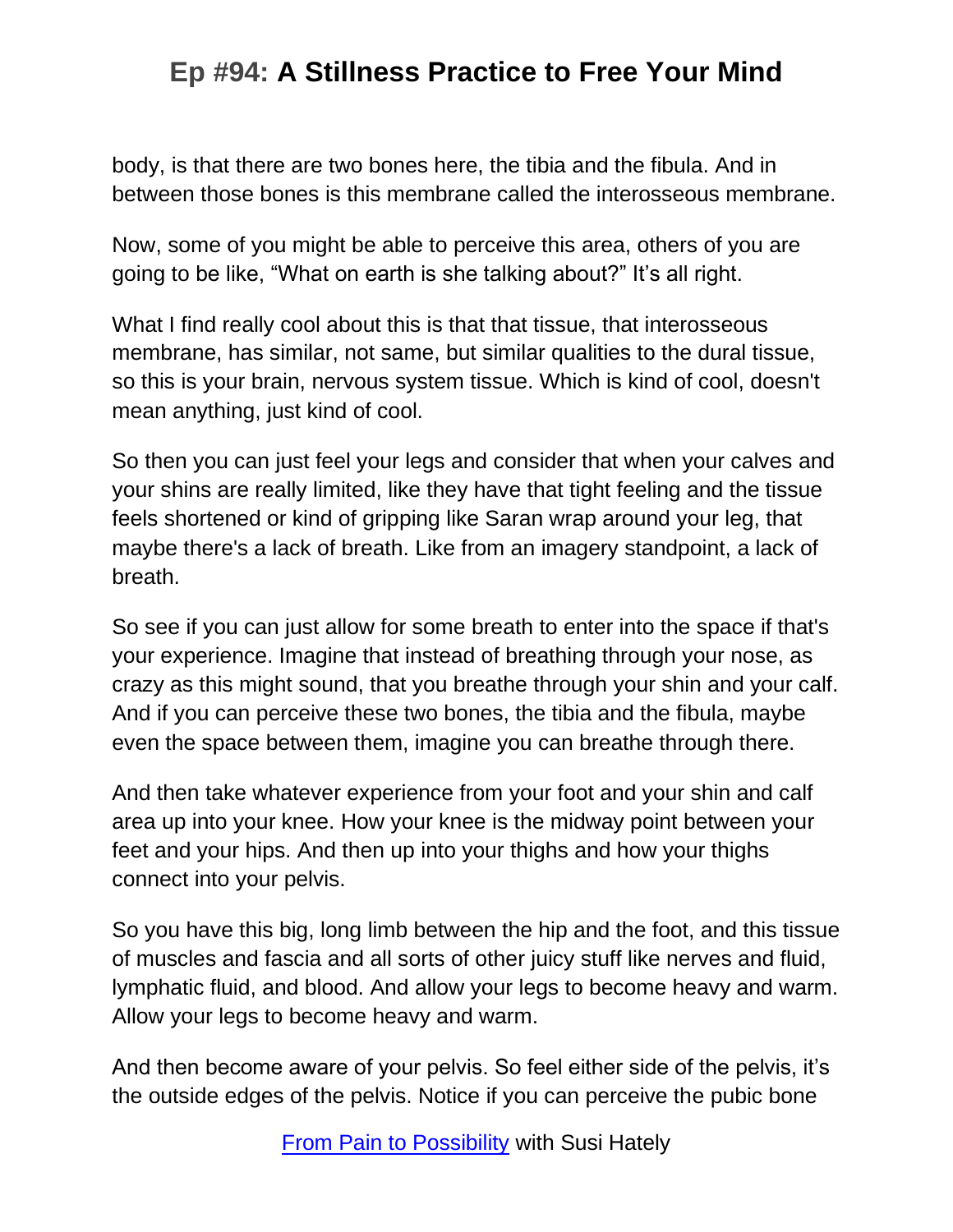and the sacrum. Some call this area an area of sacred power. And feel the space between your pubic bone and your navel.

Sometimes people find it difficult to breathe into this area, so just notice on first pass if the breath can be felt here or not. You don't have to change it. See if you can simply notice. And then move up into your abdomen, to the ribcage.

And remember how our belly moves with the inhale because of the pressure change with that inhale mechanism. So the diaphragm drops as the ribs expand, the belly moves open, or forward, or wide, whatever word works. And then as the diaphragm comes back up and the ribcage settles back, the belly returns back to start and the cycle continues.

And it's very possible this is not moving as fluidly as you would like it to. it's all right, it's all right, it's a really good whisper awareness. See if you can be with what is. Really try not to change it, just allow it to be what it is.

And then up to your ribcage and as you're breathing, again, notice how the ribs are moving with your inhale and your exhale. And just connect now between the ribs and your pelvis, notice what's going on with that breathing mechanism and how the body is moving with your inhale and your exhale.

All right, so now from the ribcage, let's move outwards toward the shoulders and to your armpits. And can you breathe through the armpits kind of like you did with the calves, just imagine that you're breathing through those armpits.

The armpits are kind of fascinated anatomically because what creates the inner and outer borders of the armpits are muscle and fascial tissue. And there's marma points in there too. And I don't know a lot about the marma system per se, but I know that there's some really interesting massage techniques from that perspective in and around the armpit. There's also massage techniques around lymph flow that we utilize from a Western medical perspective.

[From Pain to Possibility](https://www.functionalsynergy.com/podcast/) with Susi Hately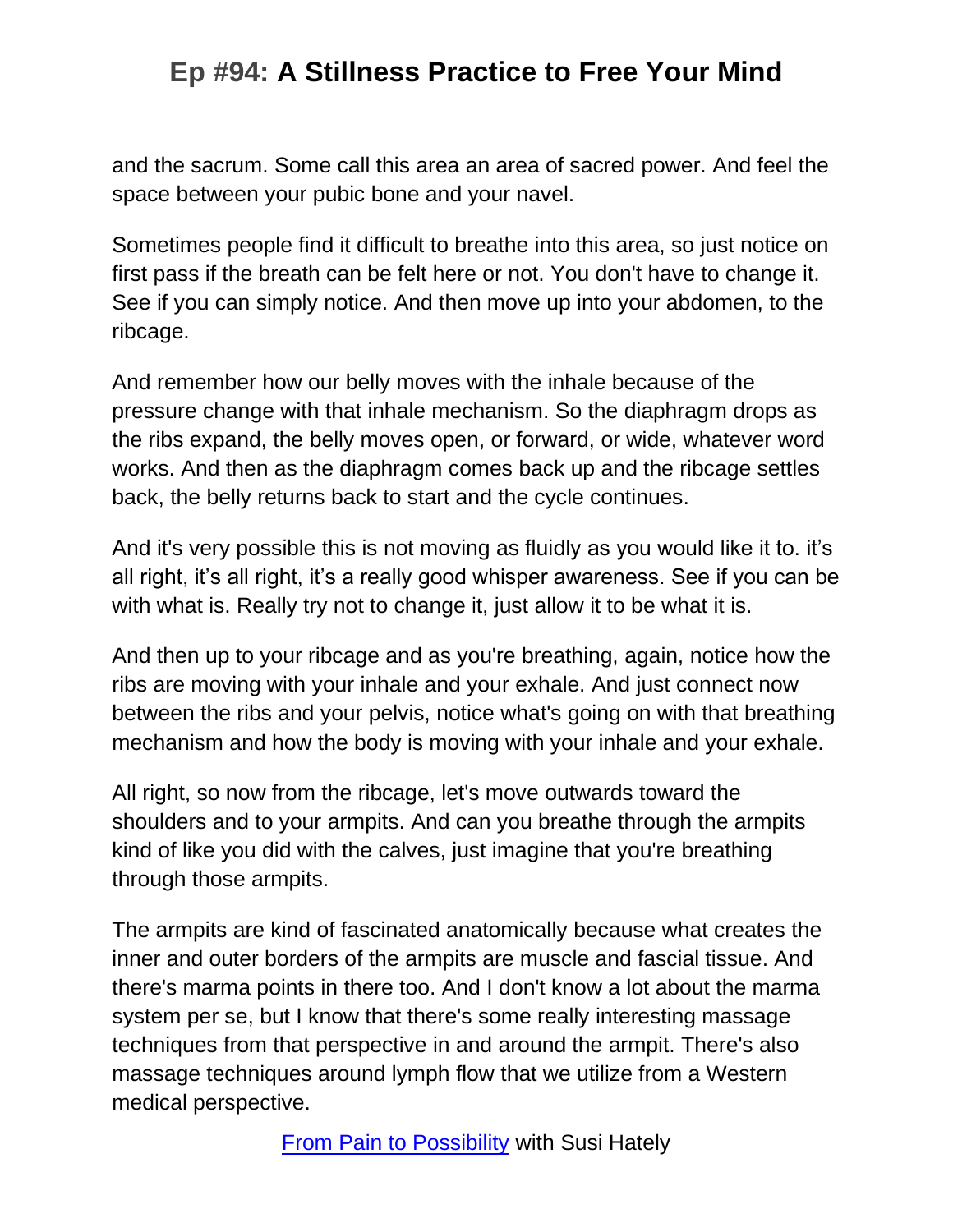So just imagine this idea of breathing through the armpits. And then notice what's happening when you do that through your jaw, or your face, or your torso. Just kind of recognize how, like a pebble and the ripples from the pebble, the ripples of that awareness of breath in the armpits, if that changes anything else in your system.

And then down your arms. So just allow your attention to move through the upper arm to the elbow. And then from the elbow, through the forearm to the wrist and to your hand. So feel this chain from the shoulder armpit area all the way down to the fingers, the palms. And can you let those arms and hands be heavy, heavy, heavy, and warm? Can you let your arms and your hands be heavy and warm?

Okay, so now notice from the neck through your ribcage, and abdomen, and pelvis, down through your legs and your feet. And feel your heels up towards the base of your neck. So feel the cylinder, almost, of yourself, front and back, torso and limbs. Feeling like the limbs and the torso as physical entities, but also the space between them.

So space between your legs if there is any, space between the arms and the torso, maybe between the knee and the floor. Whatever your body parts aren't touching versus what they are touching. And then start to move through your neck connecting with your face and your head, your skull and your ears.

And bring your attention to the inner corners of your eyes. The outer corners of your nose, like on the outside edges of those nostrils. And just let your attention sit right in that section of your face, if it's comfortable, and just breathe really easier.

Stay with your breath. Pull your brain or your thinking back to your breathing. All right, now connect with your head again and your face. Coming back into your torso, land somewhere in your body where you can feel comfortable and at ease so that you can breathe a little more.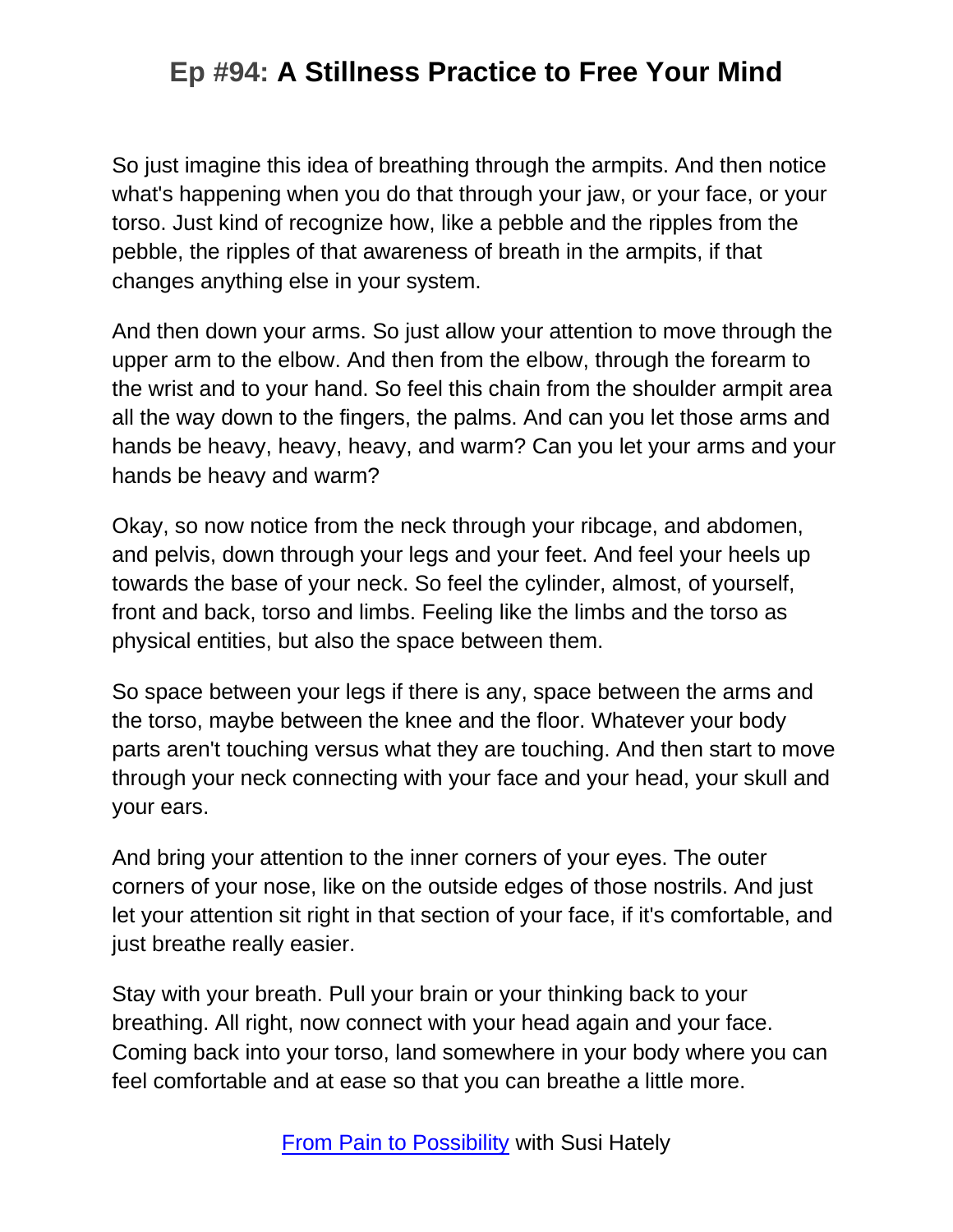We're now going to move into another breath practice here. And if you need to get up, go to the bathroom, or grab some other stuff, or move your positions, then go ahead and do that. I'm going to just kind of keep walking through, for the next minute or so, just some connection with your body. And in about a minute, a minute and a half, I'll kind of move you through the next breathing exercise here.

So while we're waiting and giving space and time for people to get whatever they need to get, can you bring your attention to your pelvis? Now where I'm about to go, and I want to give lots of space for you, so if this is not a comfortable place you can either mute me or just ignore me. Or take my instructions to another part of your body.

We're going to go to the pelvic floor here, something that I call orifice breathing. So if the pelvic floor is not a place you want to go, you could always use the orifices of your eyes, or your mouth, or your ears, that would work too.

I want you to imagine breathing through the orifices of your pelvic floor. Now in some cases you might be disconnected from the area, you might not be able to feel it, it might feel tight, it might feel numb. So just perceive whatever it is that you can perceive.

And if you're up in the eyes, or your ears, or your mouth, then just play around with the idea of breathing through your eyes, your ears, your mouth. And what I mean by mouth, I don't mean like "Uh-uh-uh" I don't mean that, that I mean, like if you're breathing through your ears, you're not really breathing through your ears, you're not really breathing through your eyes. But you're just imagining that that is where the energy of prana, we can use it in that perspective, is coming through into your system.

So we're not forcing, if you're in the pelvic floor area, we're not forcing the pelvic floor to go one way or the other. You're just bringing your attention to the orifices of your pelvic floor. Whatever it is that you can actually feel. So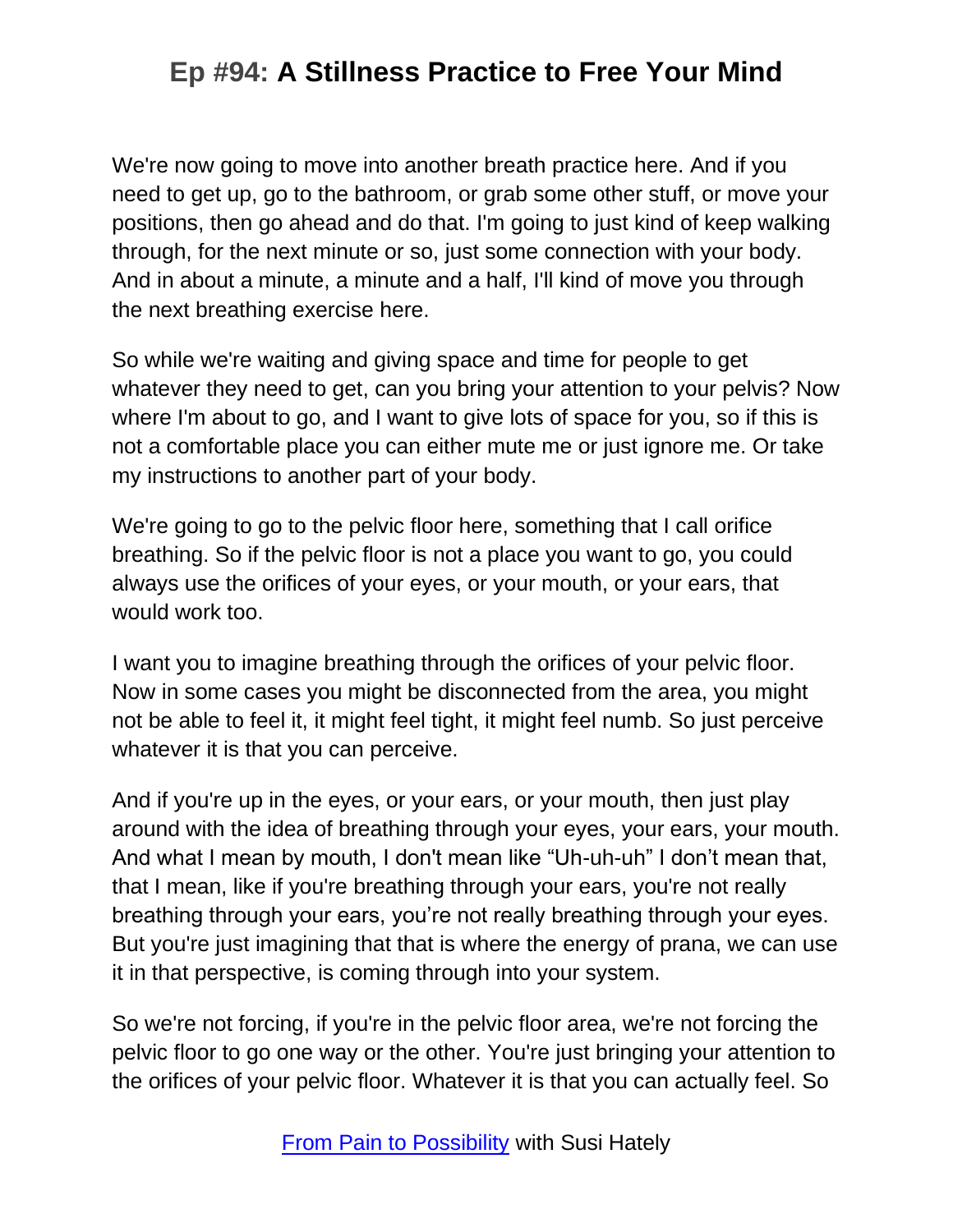maybe you only can feel part of one orifice. Maybe you can feel it only on one phase of breath, that's totally fine.

Okay, now come back up into your torso and notice if anything now feels different. Not that it needs to, it's more about having gone through this guided relaxation, this guided awareness and whether you did the orifice breathing down in the pelvis or up in your face, just notice what is now happening. What was the result?

So now tuning into your breathing in your torso and your belly, feel the breath coming through your nose and feeling the waves of the breath coming in and going out. It's kind of like you're on a boat on water and the waves are taking you up and bringing you down.

And then take your awareness to your left hand and imagine you can breathe through your hand and then feel through the whole arm and the shoulder. And imagine you can breathe through the arm and the shoulder back up to that armpit. And then feel that whole left side. The left arm, the left leg, the left torso.

Lovely. All right, now come over to the right. So feel the right hand, the right forearm and the arm and breathe through that right hand, forearm, and arm. Right up to that armpit and then down through the right torso and the right leg. So, you're breathing through the whole right side of your body.

And then from here, breathe through your whole body. So both arms and hands, both legs, the whole torso. Okay, perfect. We're going to move into an alternate body breathing, like alternate nostril but using the body. So you're going to begin on, let's begin on the right side.

So you're going to inhale through the right side, so the whole right side of your body. And then exhale through your left side. Inhale through the left side of your body, and then exhale through the right. And then inhale through the right and exhale through the left.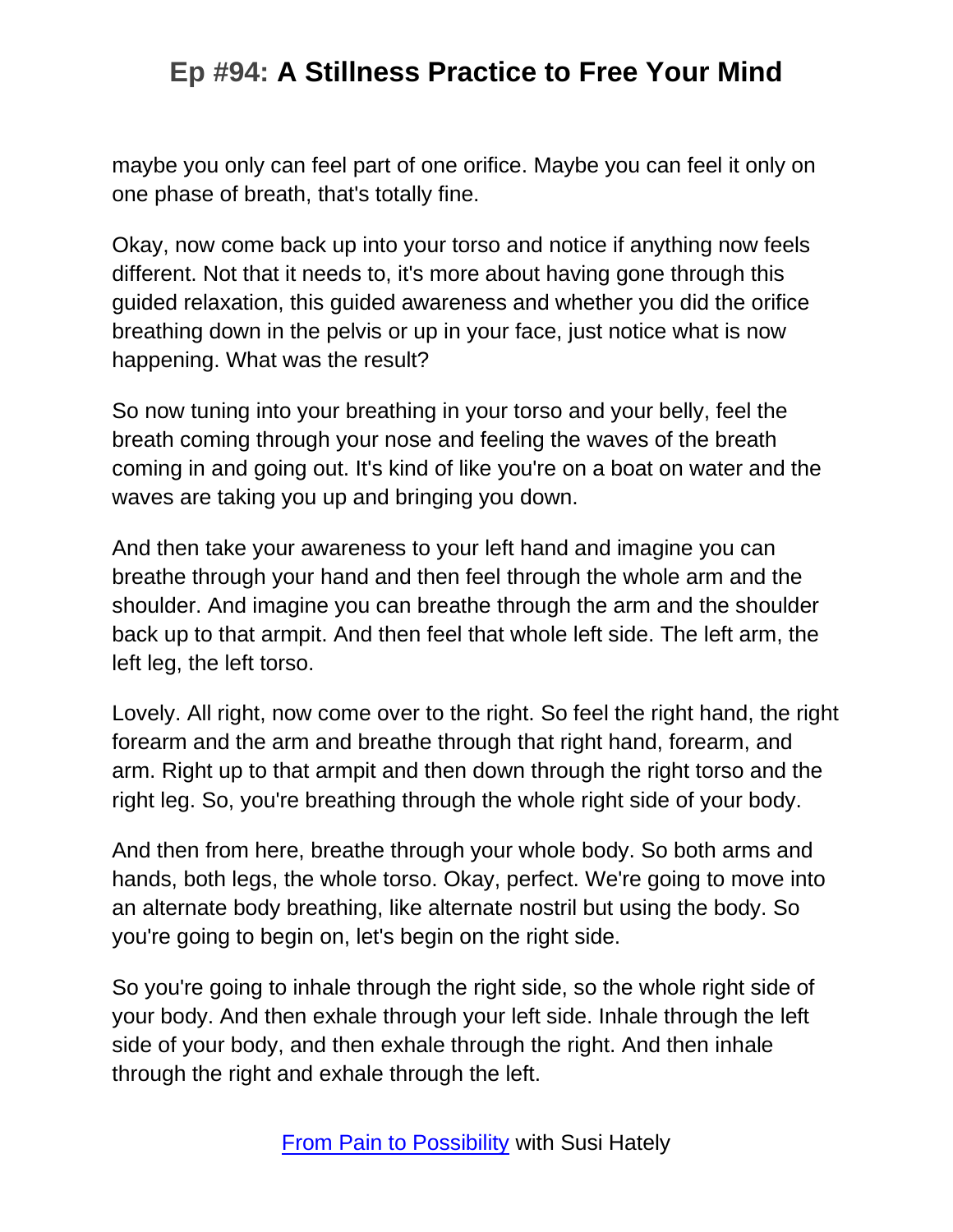Now you move on your own rhythm here, we're going to do this for a few minutes. And I'll just come back periodically through these few minutes to check in, to make sure, or to support you to come back to presence with your breath.

So just going one side in, the other side out. And then in through that other side and then out through the first. Feeling the quality of your breath. Feeling how each phase is being expressed. Feel the phases. Okay, then do one more cycle so that you're ending up breathing out the right side. And when you do that and come back to full body breathing, so you can breathe through both sides of the body equally.

And then tune back into the movement of your actual breath, the air coming in through your nose. The air leaving your nose or your mouth, depending on how you're breathing. How your breath is moving through your torso, and your belly, and your pelvis. Noticing just how your body is experiencing itself now and how you are experiencing your body.

Okay, take another five breaths. When you finish your fifth exhalation, slowly begin to tune in to what's around you. Just gently open your eyes. And if you need to move your body, stretching it out, or moving your feet, or moving your pelvis, or your shoulders, or your ribs, do that.

And then just notice what's now present for you. And in some cases, this may have been a coping strategy for you where it was like a relief and it kind of gave you some extra fuel in your tank as you settle out your nervous system. And for others, it might be kind of like, "Ooh, I just got a whole bunch of really cool insight for what's possible."

Some of you might be feeling super tired. Or you might have noticed that maybe other thoughts or experiences, like anxiety, or depression, or concerns, or worries, those may have bubbled up while you were relaxing in. Then just ask those, if it's one or some, what the message is that they have for you.